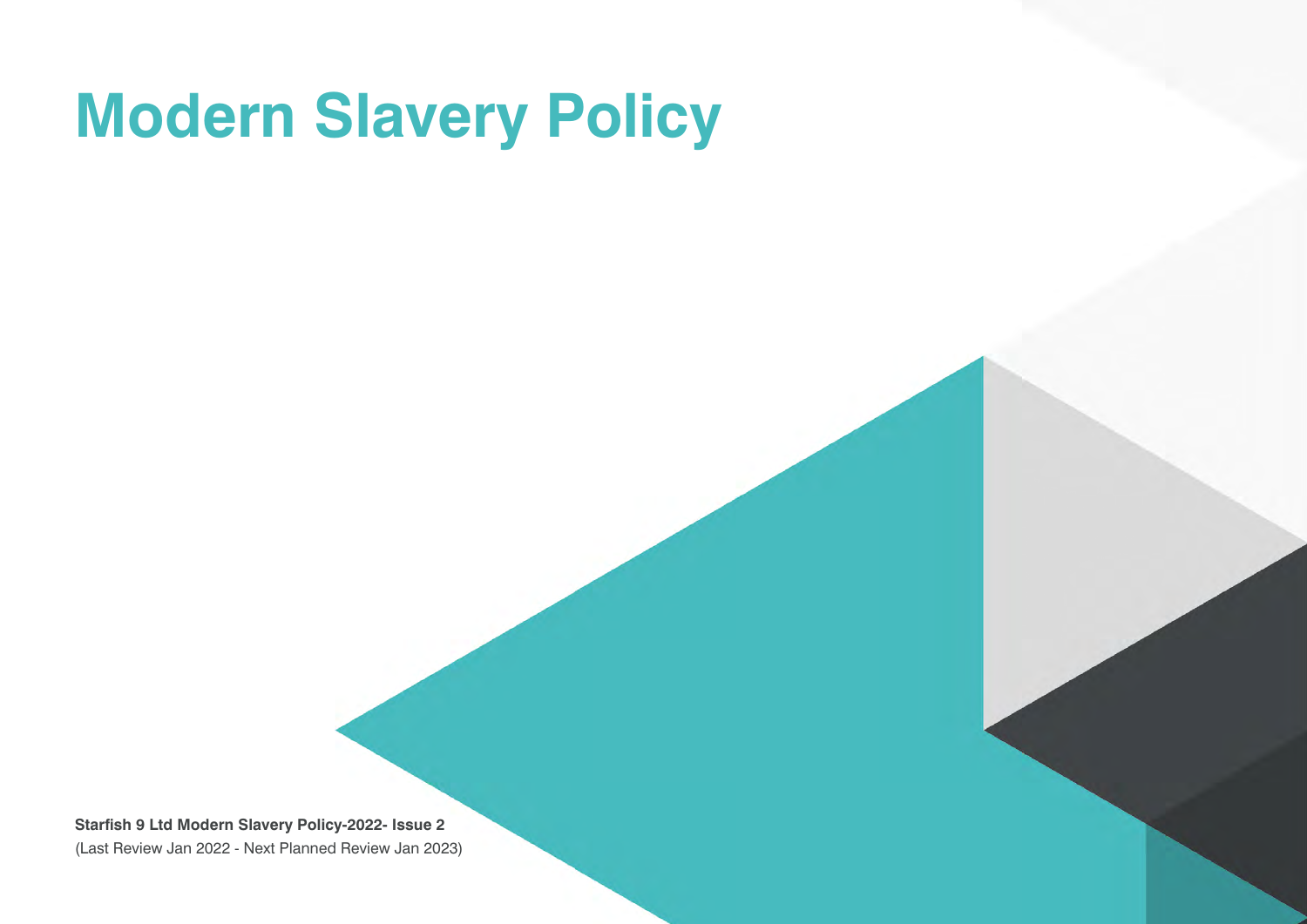## **Modern Slavery**

#### **What this policy covers**

Modern slavery is a crime resulting in an abhorrent abuse of the human rights of vulnerable workers. It can take various forms, such as slavery, servitude, forced or compulsory labour and human trafficking. Starfish 9 Ltd has a zero-tolerance approach to modern slavery and is committed to acting ethically and with integrity and transparency in all its business dealings and relationships and to implementing and enforcing effective systems and controls to ensure that modern slavery and human trafficking are not taking place anywhere within either its own business or in any of its supply chains, consistent with its obligations under the Modern Slavery Act 2015. The Company also expects the same high standards from all its suppliers, contractors, and other business partners and, as part of its contracting processes, it includes specific prohibitions against the use of modern slavery and expects that its suppliers will in turn hold their own suppliers to the same standards.

Identifying potential victims of modern slavery can be a challenge because the crime can manifest itself in many ways. There is a spectrum of abuse and it is not always clear at what point, for example, poor working practices and lack of health and safety awareness have become instances of human trafficking, slavery or forced labour in a work environment. In addition, some suppliers may go to great lengths to hide the fact that they are using slave labour. However, Starfish 9 Ltd accepts that it has a responsibility through its due diligence processes to ensure that workers are not being exploited, that they are safe, and that relevant employment, health and safety and human rights laws and standards are being adhered to, including freedom of movement and communications.

This policy applies to all individuals working for Starfish 9 Ltd or on Starfish 9 Ltd.'s behalf in any capacity, including employees, directors, officers, agency workers, volunteers, agents, contractors, consultants and business partners.

#### **Responsibility for the policy**

The Managing Director has overall responsibility for ensuring that this policy complies with the Company's legal and ethical obligations.

The SHEQ Manager has day-to-day responsibility for implementing this policy, monitoring its use and effectiveness, and auditing internal control systems and policies and procedures to ensure they are effective in preventing or remediating the risk of modern slavery. They are also responsible for investigating allegations of modern slavery in the Company's business or supply chains.

Line managers are responsible for ensuring that those reporting to them understand and comply with this policy.

#### **Compliance**

The prevention, detection and reporting of modern slavery in any part of Starfish 9 Ltd business or supply chains, whether in the UK or abroad, is the responsibility of all those working for Starfish 9 Ltd or under the Starfish 9 Ltd.'s control. You are required to avoid any activity that might lead to a breach of this policy.

If you believe or suspect a breach of or conflict with this policy has occurred or may occur, you must notify your line manager or report it in accordance with Starfish 9